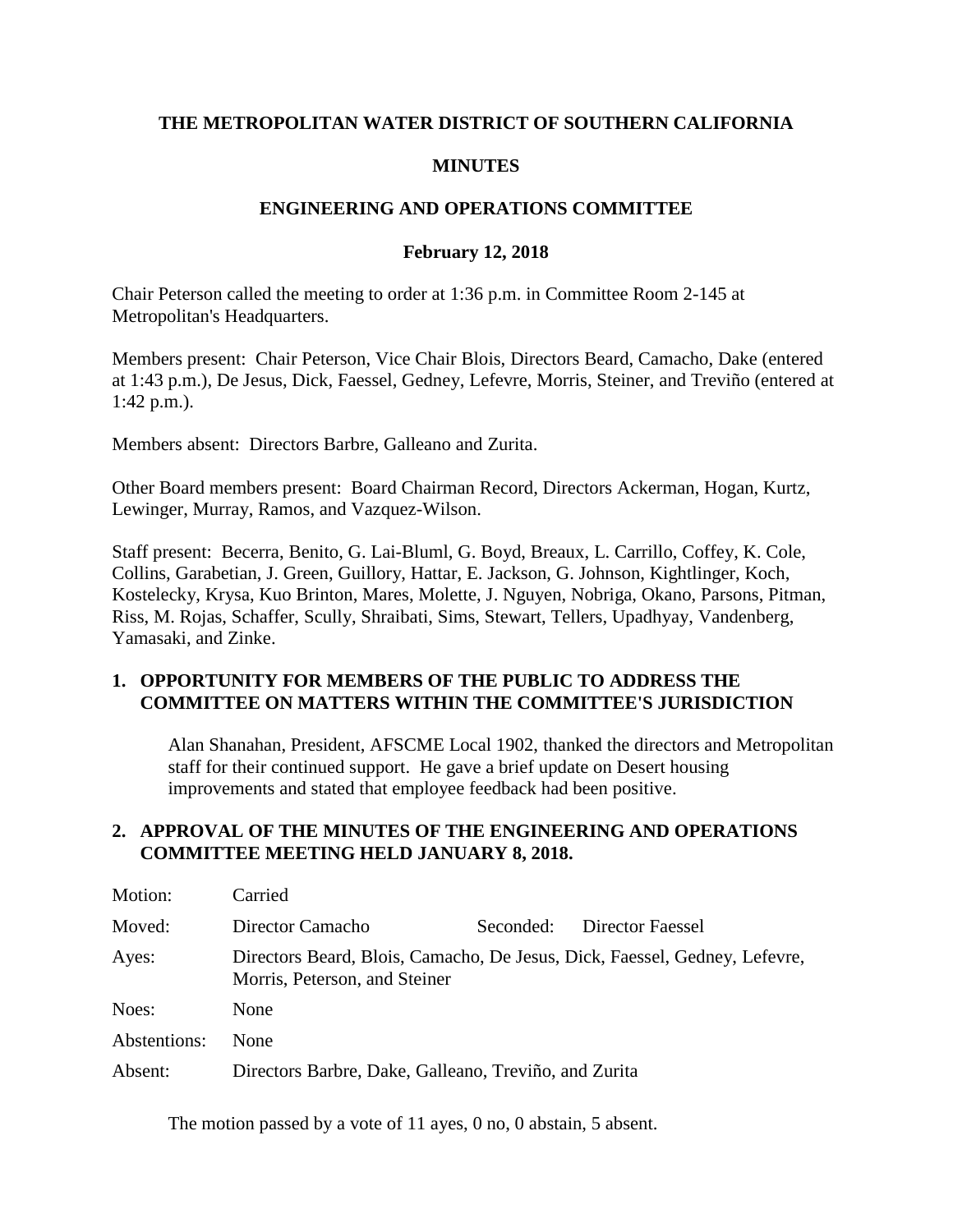# **3. CONSENT CALENDAR ITEMS – ACTION**

Chair Peterson announced that there would be a reordering of the meeting agenda and item 7-2 would be heard after the management reports.

| $7 - 3$      |  | Subject:<br>Adopt CEQA determination and appropriate \$1.6 million; and<br>authorize construction to replace chemical storage tanks at the<br>Joseph Jensen Water Treatment Plant (Appropriation No. 15486) |      |                                                                          |  |                                                                                                                                                                                                            |
|--------------|--|-------------------------------------------------------------------------------------------------------------------------------------------------------------------------------------------------------------|------|--------------------------------------------------------------------------|--|------------------------------------------------------------------------------------------------------------------------------------------------------------------------------------------------------------|
|              |  | Presented by:                                                                                                                                                                                               | None |                                                                          |  |                                                                                                                                                                                                            |
|              |  | Motion:                                                                                                                                                                                                     |      |                                                                          |  | Adopt the CEQA determination that the proposed action has been<br>previously addressed in the 2011 categorical exemptions, and that<br>no further environmental analysis or documentation is required, and |
|              |  |                                                                                                                                                                                                             | a.   | Appropriate \$1.6 million; and                                           |  |                                                                                                                                                                                                            |
|              |  |                                                                                                                                                                                                             | b.   | tanks at the Jensen plant                                                |  | Authorize construction to replace four chemical storage                                                                                                                                                    |
| Moved:       |  | Director De Jesus                                                                                                                                                                                           |      | Seconded:                                                                |  | Director Camacho                                                                                                                                                                                           |
| Ayes:        |  | Directors Beard, Blois, Camacho, De Jesus, Dick, Faessel, Gedney, Lefevre,<br>Morris, Peterson, and Steiner                                                                                                 |      |                                                                          |  |                                                                                                                                                                                                            |
| Noes:        |  | None                                                                                                                                                                                                        |      |                                                                          |  |                                                                                                                                                                                                            |
| Abstentions: |  | None                                                                                                                                                                                                        |      |                                                                          |  |                                                                                                                                                                                                            |
| Absent:      |  |                                                                                                                                                                                                             |      | Directors Barbre, Dake, Galleano, Treviño, and Zurita                    |  |                                                                                                                                                                                                            |
|              |  |                                                                                                                                                                                                             |      | The motion passed by a vote of 11 ayes, $0$ no, $0$ abstain, $5$ absent. |  |                                                                                                                                                                                                            |
| $7-4$        |  | Subject:                                                                                                                                                                                                    |      | Pumping Plant (Appropriation No. 15495)                                  |  | Adopt CEQA determination and award \$378,985 contract to<br>Visionary Builders, Inc. to renovate two houses at Eagle Mountain                                                                              |
|              |  | Presented by:                                                                                                                                                                                               | None |                                                                          |  |                                                                                                                                                                                                            |
|              |  | Motion:                                                                                                                                                                                                     |      | categorically exempt, and                                                |  | Adopt the CEQA determination that the proposed action is                                                                                                                                                   |
|              |  |                                                                                                                                                                                                             |      |                                                                          |  | Award \$378,985 contract to Visionary Builders, Inc. to renovate<br>two houses at Eagle Mountain Pumping Plant.                                                                                            |
| Moved:       |  | Director De Jesus                                                                                                                                                                                           |      | Seconded:                                                                |  | Director Camacho                                                                                                                                                                                           |
| Ayes:        |  | Directors Beard, Blois, Camacho, De Jesus, Dick, Faessel, Gedney, Lefevre,<br>Morris, Peterson, and Steiner                                                                                                 |      |                                                                          |  |                                                                                                                                                                                                            |
| Noes:        |  | None                                                                                                                                                                                                        |      |                                                                          |  |                                                                                                                                                                                                            |
| Abstentions: |  | None                                                                                                                                                                                                        |      |                                                                          |  |                                                                                                                                                                                                            |
| Absent:      |  | Directors Barbre, Dake, Galleano, Treviño, and Zurita                                                                                                                                                       |      |                                                                          |  |                                                                                                                                                                                                            |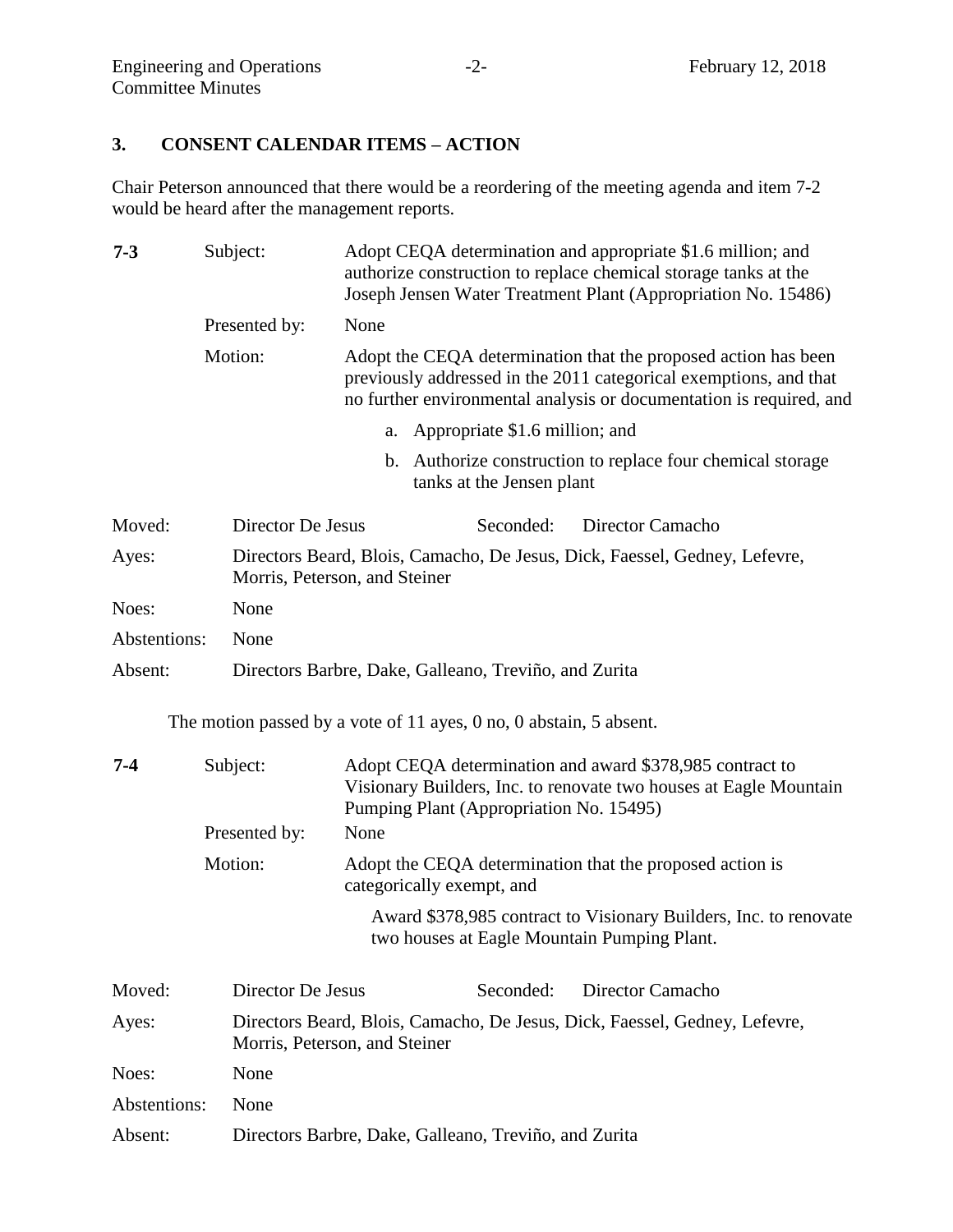The motion passed by a vote of 11 ayes, 0 no, 0 abstain, 5 absent.

Director Treviño entered the meeting at 1:42 p.m.

Director Dake entered the meeting at 1:43 p.m.

#### **4. OTHER BOARD ITEMS – ACTION**

| Subject:<br>$8 - 2$ |                  | Adopt CEQA determination and appropriate \$3.8 million; and award<br>\$2,591,576 contract to Canyon Springs Enterprises (dba RSH<br>Construction) for seismic upgrades to the west washwater tank at the<br>F. E. Weymouth Water Treatment Plant (Appropriation No. 15369) |  |  |
|---------------------|------------------|----------------------------------------------------------------------------------------------------------------------------------------------------------------------------------------------------------------------------------------------------------------------------|--|--|
|                     | Presented by:    | Engineering Services Senior Engineer Jorge Alvarado                                                                                                                                                                                                                        |  |  |
|                     | Motion:          | Adopt the CEQA determination that the proposed action has been<br>previously addressed in the certified 2005 Final EIR, findings, SOC,<br>and MMRP, and that no further environmental analysis or<br>documentation is required, and                                        |  |  |
|                     |                  | a. Appropriate \$3.8 million; and                                                                                                                                                                                                                                          |  |  |
|                     |                  | b. Award \$2,591,576 contract to Canyon Enterprises (dba<br>RSH Construction) for seismic upgrades to the west<br>washwater tank at the Weymouth plant.                                                                                                                    |  |  |
| Moved:              | Director Lefevre | Director Treviño<br>Seconded:                                                                                                                                                                                                                                              |  |  |
| Ayes:               |                  | Directors Beard, Blois, Camacho, Dake, De Jesus, Dick, Faessel, Gedney, Lefevre,<br>Morris, Peterson, Steiner, and Treviño                                                                                                                                                 |  |  |
| Noes:               | None             |                                                                                                                                                                                                                                                                            |  |  |
| Abstentions:        | None             |                                                                                                                                                                                                                                                                            |  |  |
| Absent:             |                  | Directors, Barbre, Galleano, and Zurita                                                                                                                                                                                                                                    |  |  |
|                     |                  |                                                                                                                                                                                                                                                                            |  |  |

The motion passed by a vote of 13 ayes, 0 no, 0 abstain, 3 absent.

Director De Jesus withdrew from the meeting at 1:55 p.m.

**8-3** Subject: Adopt CEQA determination and appropriate \$2.3 million; award \$985,000 contract to Unispec Construction, Inc. for water quality instrumentation upgrades at the Joseph Jensen Water Treatment Plant; and authorize increase of \$200,000 to agreement with Arcadis US, Inc., for a new not-to-exceed total of \$365,269 **\$400,000** (Appropriation No. 15486)

Presented by: Water System Operations Team Manager Ric Johnston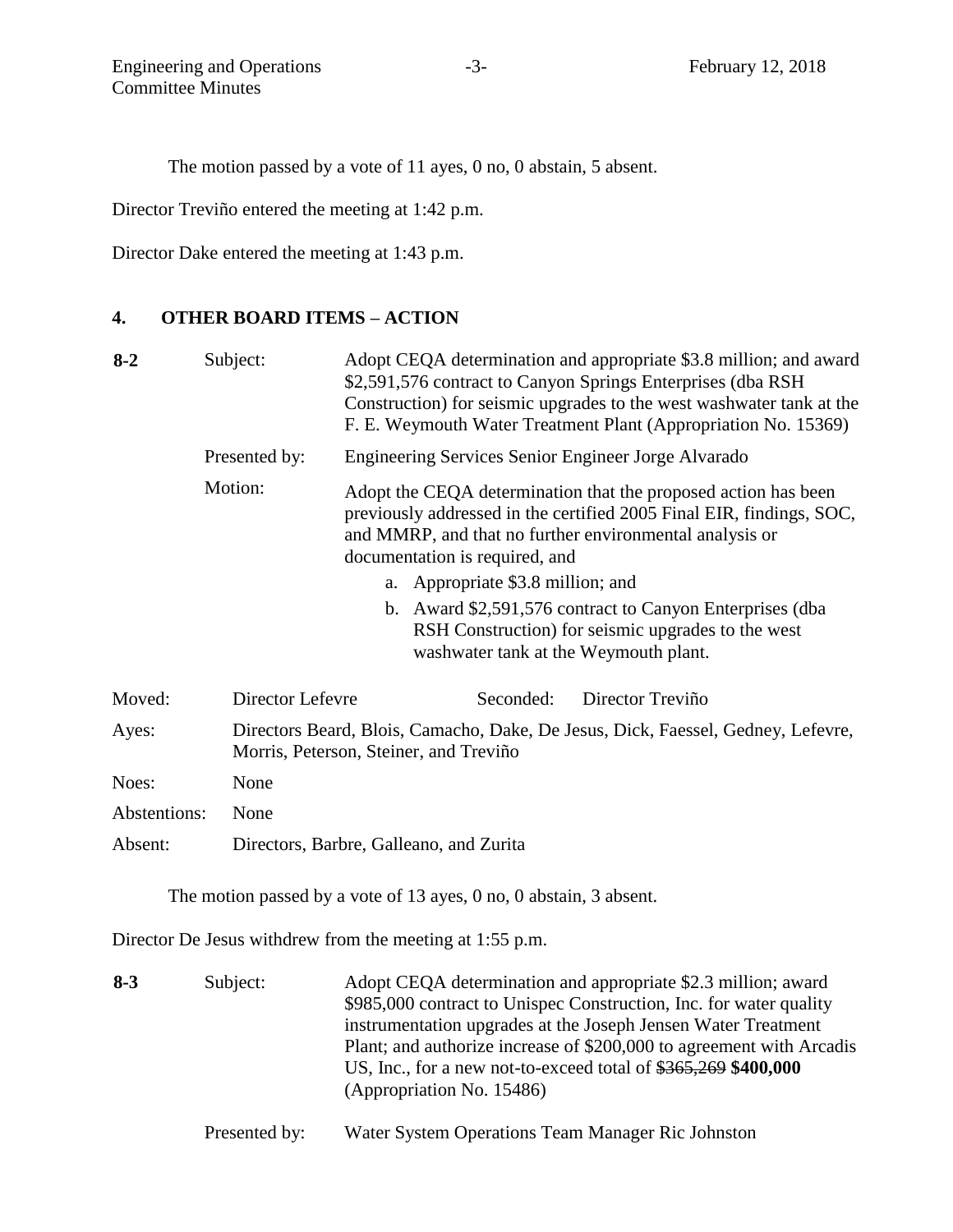|              | Motion:         | Adopt the CEQA determination that the proposed action was<br>previously determined to be categorically exempt, and                                                 |
|--------------|-----------------|--------------------------------------------------------------------------------------------------------------------------------------------------------------------|
|              |                 | a. Appropriate \$2.3 million; and                                                                                                                                  |
|              |                 | b. Award \$985,000 contract to Unispec Construction, Inc. for<br>water quality instrumentation upgrades at the Jensen plant;<br>and                                |
|              |                 | c. Authorize increase of \$200,000 to an agreement with<br>Arcadis US, Inc., for a new not-to-exceed total of \$365,269<br>\$400,000, to provide technical support |
| Moved:       | Director Morris | <b>Director Steiner</b><br>Seconded:                                                                                                                               |
| Ayes:        |                 | Directors Barbre, Blois, Beard, Dake, Faessel, Galleano, Gedney, Lefevre, Morris,<br>Peterson, Steiner, and Treviño                                                |
| Noes:        | None            |                                                                                                                                                                    |
| Abstentions: | None            |                                                                                                                                                                    |
| Absent:      |                 | Directors Camacho, De Jesus, Dick, and Zurita                                                                                                                      |
|              |                 |                                                                                                                                                                    |

The motion passed by a vote of 12 ayes, 0 no, 0 abstain, 4 absent.

# **5. BOARD INFORMATION ITEMS**

None

# **6. COMMITTEE ITEMS**

- a. Subject: Capital Investment Plan quarterly report for period ending December 2017 Presented by: Engineering Services Interim Unit Manager Tom Campbell Mr. Campbell provided a quarterly report on progress and expenditures on capital projects. b. Subject: Update on Lake Oroville Spillway
	- Presented by: Water System Operations Interim Assistant Group Manager Brent Yamasaki

Mr. Yamasaki provided an update on Lake Oroville's main spillway construction status and costs, the Emergency Spillway Repair Plan, and FERC relicensing.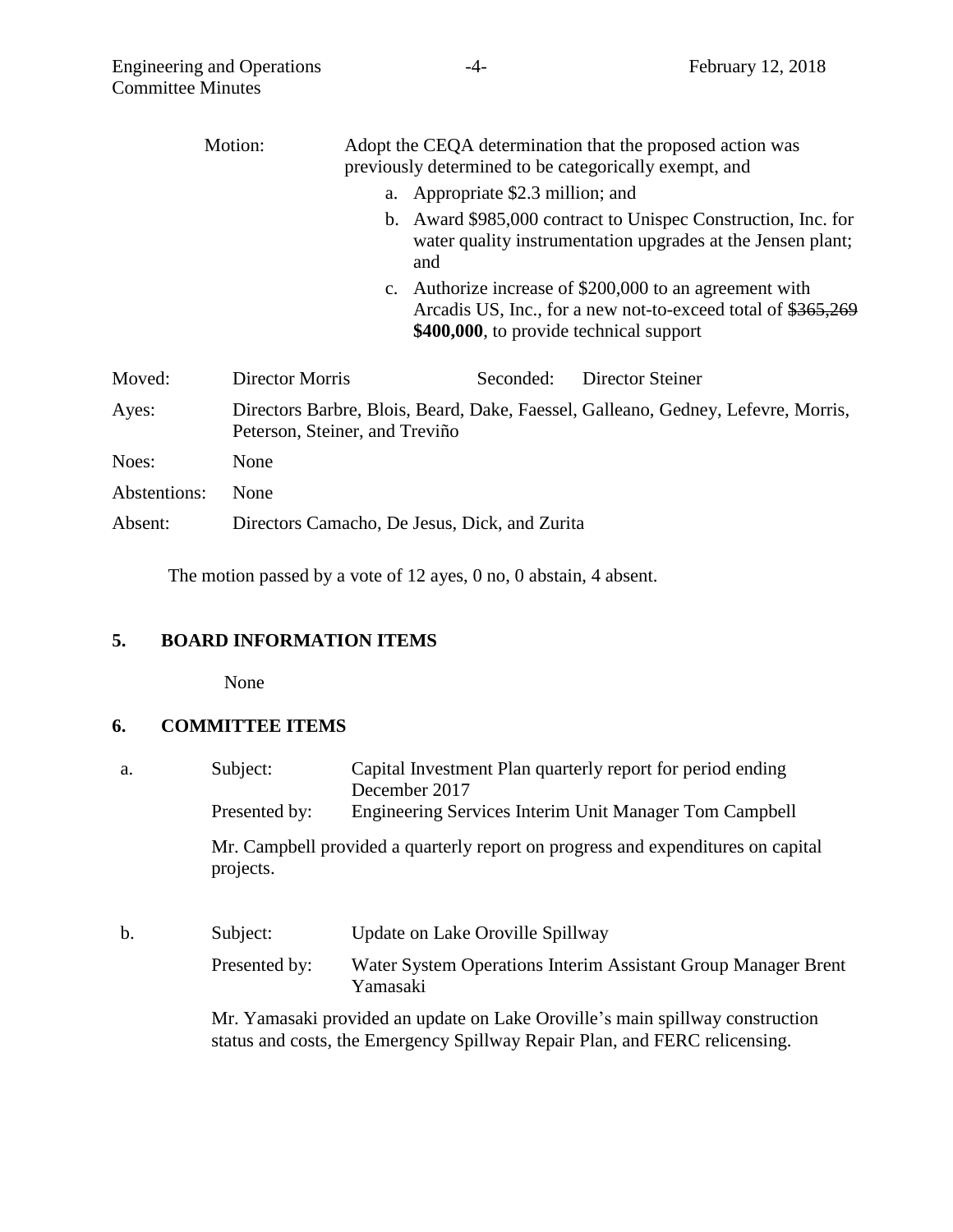Director Camacho withdrew from the meeting at 2:10 p.m.

c. Subject: Update on Desert Housing Renovation Program Presented by: Metropolitan Assistant General Manager/COO Deven Upadhyay Water System Operations Section Manager Glen Boyd Mr. Upadhyay provided some background information on Desert housing and discussed how communication between all parties had greatly improved with the formation of the Desert Housing Work Group. Mr. Boyd provided an update on the construction and renovation status of the Desert houses. He also reported on the new repair/maintenance request electronic form that

Director Beard withdrew from the meeting at 2:31 p.m.

was created to quickly report and schedule repairs.

Director Dick withdrew from the meeting at 2:50 p.m.

#### **7. MANAGEMENT REPORTS**

| a.            | Subject:                 | Water System Operations Manager's report                                                                                                                                                                                                                                                                                                                                                                                                                                                                                    |
|---------------|--------------------------|-----------------------------------------------------------------------------------------------------------------------------------------------------------------------------------------------------------------------------------------------------------------------------------------------------------------------------------------------------------------------------------------------------------------------------------------------------------------------------------------------------------------------------|
|               | Presented by:            | Water System Operations Group Manager Jim Green                                                                                                                                                                                                                                                                                                                                                                                                                                                                             |
|               | Item was deferred.       |                                                                                                                                                                                                                                                                                                                                                                                                                                                                                                                             |
| $\mathbf b$ . | Subject:                 | Engineering Services Manager's report                                                                                                                                                                                                                                                                                                                                                                                                                                                                                       |
|               | Presented by:            | Engineering Services Group Manager Gordon Johnson                                                                                                                                                                                                                                                                                                                                                                                                                                                                           |
|               | LEED Gold certification. | Mr. Johnson reported that the Weymouth Ozone Generation building had earned                                                                                                                                                                                                                                                                                                                                                                                                                                                 |
|               |                          | Chair Peterson announced that Item 7-2 would be heard in open and closed sessions.                                                                                                                                                                                                                                                                                                                                                                                                                                          |
| $7 - 2$       | Subject:                 | Adopt CEQA determination and appropriate \$1.6 million; authorize<br>final design of physical security improvements at Metropolitan's<br>Headquarters Building; and authorize agreement with IBI Group in<br>an amount not to exceed \$890,000 (Appropriation No. 15499)<br>[Conference with Metropolitan Assistant Group Manager Bart]<br>Koch or designated agent on physical security improvements at<br>Metropolitan's Headquarters Building; to be heard in closed<br>session pursuant to Gov. Code Section 54957(a).] |
|               | Presented by:            | Water System Operations Interim Assistant Group Manager Bart<br>Koch                                                                                                                                                                                                                                                                                                                                                                                                                                                        |